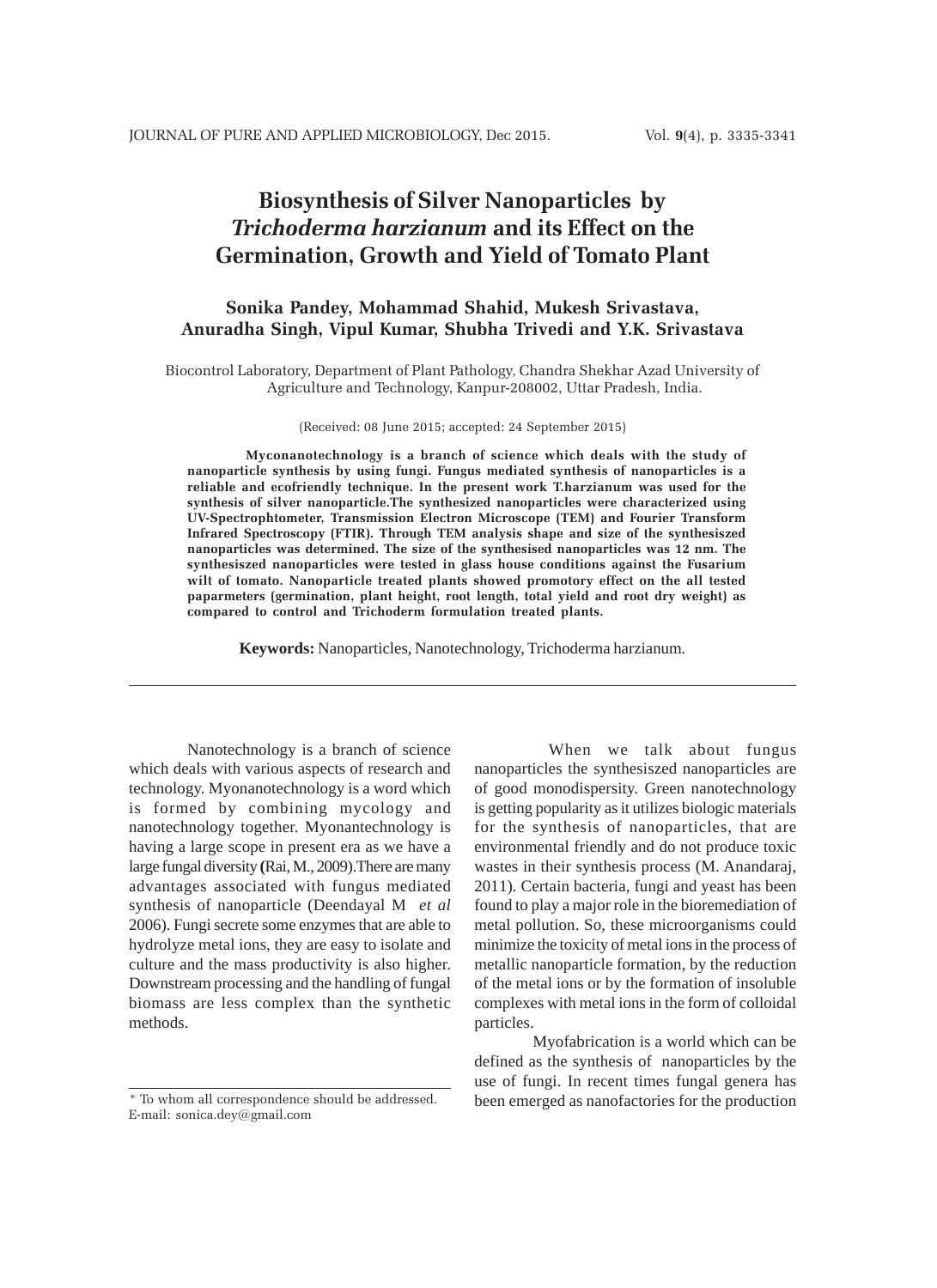of nanoparticles (Mahendra R *et al*., 2009) . Various metals like silver, gold, copper and platinum are accumulated by fungi by various physical chemical and biological mechanisms. Fungi are excellent secretors of proteins resulting in the higher yield of biomass. Due to these properties fungi could be used for rapid and large scale production of ecofriendly nanoparticle (Raveendran P, 2003).

This study involves the study of synthesis of *Trichoderma harzianum* silver nanoparticles, their characterization and their effect on the tomato plant seedlings.

### **MATERIALS AND METHODS**

# **Nanopaterial synthesis from** *Trichoderma harzianum*

For nanoparticle synthesis fungal inocula was prepared in PDB media. For nanoparticle synthesis fungus grown in 200ml bottle containing 100 ml PDB media incubated at 28°C for 72 hours at 150 rpm. After incubation process the contents of the flasks were filtered through filter paper and the settled biomass was washed thrice with distilled water. The harvested biomass was then used for the synthesis of silver nanoparticles. For the synthesis 10 g mass mixed with 100 ml aqueos solution of 1mM silver nitrate, and then the mixture is placed in dark (T Prameela D, 2013, Sanghi R& Verma P ,2009). During this process the silver nanoparticles were produced by the reduction of silver ions to metallic silver.

# **Characterization of nanoparticles**

The reduction of silver ions was routinely measured by the physical evaluation of the solution. Silver Nanoparticles were synthesized using *Trichoderma harzianum* strain. After nanoparticle synthesis we done their FTIR , TEM (All these two analysis were done by Sandor life science, Hyderabad) and UV- Visible Spectroscopy analysis.

#### **Fourier Transform Infrared Spectroscopy**

FTIR spectroscopy analysis was carried out to identify the potential bio molecules in the extract responsible for the reduction and also the capping reagent responsible for the stability of the bio reduced silver nanoparticles.

For FTIR measurements, the Silver nanoparticles solution was centrifuged at 10,000 rpm for 30 min. The pellet was washed three times

J PURE APPL MICROBIO*,* **9**(4), DECEMBER 2015.

with 20 ml of de-ionized water to get rid of the free proteins/ enzymes that are not capping the silver nanoparticles. The samples were dried and grinded with KBr pellets and analysed on a Bruker Optics (Germany made) Tensor 27model in the diffuse reflectance mode operating at a resolution of 0.4 cm"1.

#### **TEM analysis**

TEM grids were prepared by placing a drop of the particle solution on a carbon-coated copper grid and drying under lamp. The 200 kV Ultra High Resolution Transmission Electron Microscope (JEOL-2010) has been used.

## **UV- Visible Spectroscopy analysis**

Silver ion reduction was monitored by measuring UV-VIS spectrum of the reaction medium at 24h with time interval upto 120 h and their absorbance was teken at 420 nm using spectrophotometer (BioRad, USA).

# **Effect of biosynthesized silver nano-particles on tomato plants**

This study was conducted to examine the promotory and inhibitory effect of *Trichoderma harzianum* silver nanoparticles based bioformulation on the plant growth, development and final yield of tomato plants. This study was initiated to generate new information about the efficacy of *Trichoderma* silver nanoparticles bioformulation on the growth and development of tomato plant. Different doases of the *Trichoderma* silver nanoparticle based bioformulation were tested to optimize the concentration. Total 7 treatments were used for tomato crop. For *Trichoderma herzianum* nanoparticle based bioformulation preparation talcum powder and synthesissed nanoparticles were mixed in 9:1 ratio and used for the experiment.

#### **RESULTS**

#### **Synthesis of** *Trichoderma* **silver nanoparticles**

It is evident from the figure 1 that the silver nitrate trated *T.harzianum* supernatant changes to brown colour due to the deposition of silver nanoparticles while the non treated *Trichoderma* supernantant (control) did not show the appearance of brown colour.The appearance of a yellowish-brown color in solution containing the biomass is a clear indication of the formation of silver nanoparticles in the reaction mixture. The brown color of the solution is due to the excitation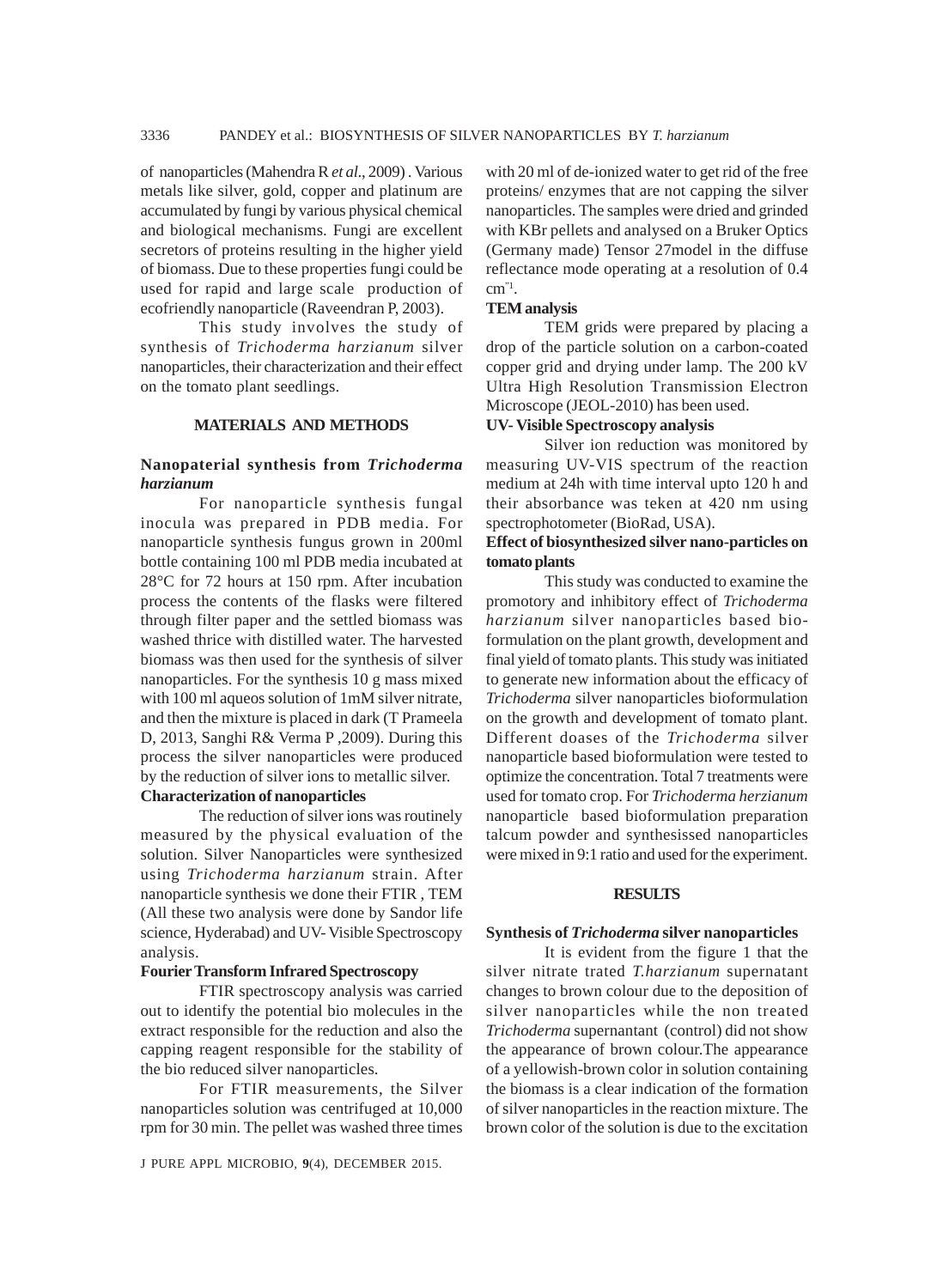of surface plasmon vibrations (essentially the vibration of the group conduction electrons) in the silver nanoparticles.

# **Fourier Transform Infrared Spectroscopy**

From the obtained FTIR spectra of silver nanoparticles (Fig2) the appered bands at 1642 and 3359 which are due to hydroxyl and amide-1 and which are responsible for reducing AG<sup>+</sup> ions to atoms and suppressed bands at 21341 and 1355 are responsible for stabilizing nano particles.

# **Transmission electron microscopy**

Transmission electron microscopy was done in order to study the shape and size of synthesiszed *Trichoderma* silver nanoparticles.The TEM images of the *Trichoderma* silver nanoparticle solution deposited on carbon coated copper tem grid is given below (Figure 3 ). These picture shows individual as well as aggregates of nanoparticles. The Average size of nanoparticles were also calculated by using J image software.(Figure3)

The average size of the nan-particles were calculated by J-image software is 12 nm and number of nanoparticles per 1ml volume is  $\sim 10^{12}$ (Figure 4).

#### **UV- Visible Spectroscopy analysis**

UV visible spectroscopy analysis of the *Trichoderma* nanoparticle solution (Figure 5) indicates that after 72 hours there is no appreciable changes in the absorbance. In other words we can say that after 72 hours the reaction attained equilibrium. It should be noted that the reaction mixture was monitored for about one month and it was found that solution was extremely stable even after a month of reaction, without any aggregation and precipitation



*Trichoderma* culture grown on PDB medium



1mM Silver Nitrate solutin



*Trichoderma* cell mass+Silver nitrate solution



Formation of Nanoparticles



**Fig. 2.** FTIR Spectrum showed in the range of 1000 to 3500

**Fig. 1.** Processs of *Trichoderma* nanoparticle formation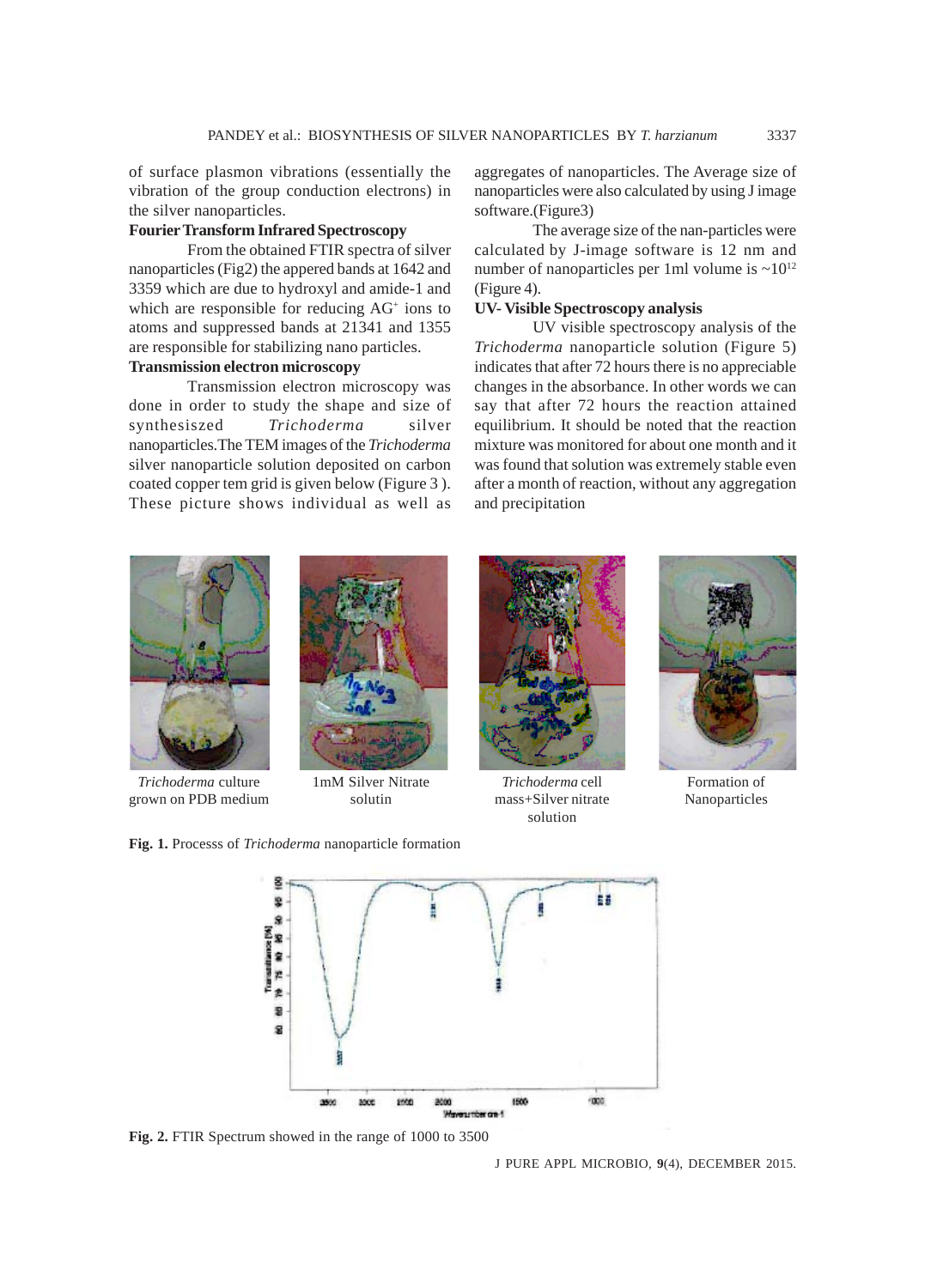#### **Glass house Experiment (TOMAT0)**

Study was initiated to examine the effect of *Trichoderma* silver nanoparticles based bioformulation on the plant growth, development and yield of tomato plants. Different doses of the *Trichoderma* silver nanoparticle based bioformulation were tested to optimize the concentration.

Addition of Silver nano base bioformulation of *Trichoderma harzianum* (Th. azad) in tomato (T5) has been found to reduce disease incidence and they play an important role in growth promoting character (Figure 6). It was also observed that the antagonistic activity of *Trichoderma harzianum (Th. azad)* was stimulated by Silver coated *Trichoderma* spore when apply against *Fusarium oxysporum.* Nano particle treated plants showed increase in all tested paprameters over control. Nanoparticle treated tomato plants (5% formulation) grown under glass house revealed increased plant yield 41.49 to 219.66 per cent (Table 1).

## **DISCUSSION**

In todays world nanoparticles are using extensively in every field. Silver nanoparticles are synthesized by using various physical, checal and biological methods. Biological method of

nanoparticle synthesis would help to remove harmful residues generated during the processing of nanoparticle. Large number of microbes have been found capable of synthesisning nanoparticles. Fungal medidate sunthesis of metallic nanoparticles is very economical and easy. Various fungal genera such as *Verticillium, Fusarium, Aspergillus, Trichoderma* (Mukherjee P *et al*., 2001,16.Verma V C *et al* 2011, Bhanisa KC. & DÈsouza 2006 and Mukherjee P., *et al* 2008*)* etc. are extensively used in nanoparticle formation.

In the present investigation *Trichoderma herzianum* was used for the production of nanoparticles. Naoparticle production was confirmed from thechange of colour from yellow to brown.The synthsesd nanoparticles were characterized Through TEM, FTIR and UV-visible spectra. The FTIR spectra confirms the stability of synthesissed nanoparticles. uv-visible spectra of T.herzianum nanoparticle solution showed a characteristic surface plasmon absorption band at420 nm. which are similar to the results of Mukherjee *et al* 2008 which reports an intense peak at 410nm and Gitanjali B. Shelar1 *et al*l., 2014 which found intense peak at 440 nm. It has ben found that the absorption spectrum of spherical silver nanoparticles presents a maximum between 420nm and 450nm (Maliszewska *et al*. 2008). Banu and Rathod,(2011) investigated that silver





**Fig. 3.** TEM images of *Trichoderma* nanoparticle solution



**Fig. 5.** UV Visible spectra recorded at various time interval (24-120 hrs)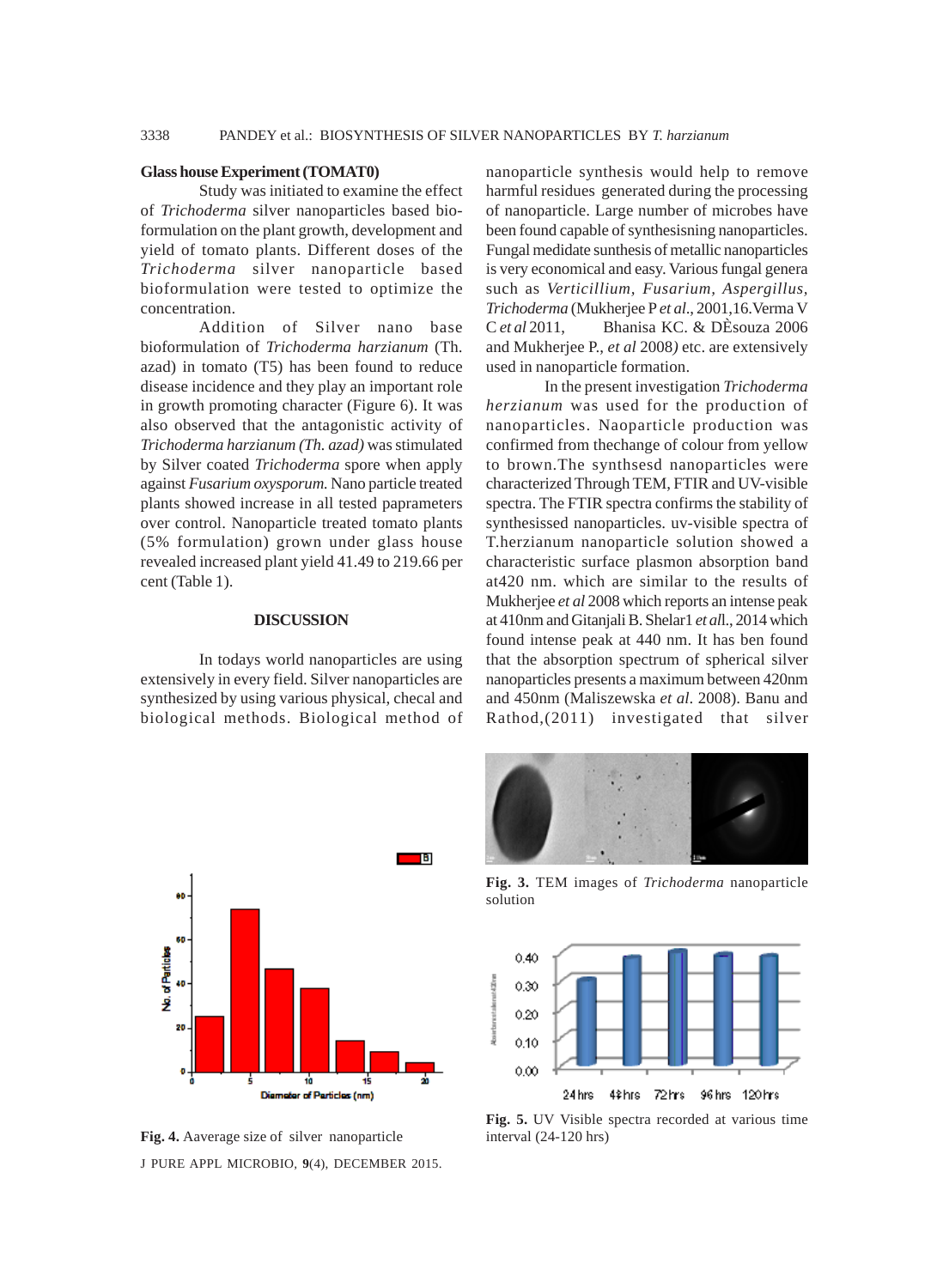nanoparticles showed maximum colour intensity after three days of incubation, after this incubation the reaction attains equilibrium. Synthesised nanoparticles were stable at room tempertatre without agglutination.This indicated that the nanoparticles were well dispersed in the solution without aggregation.

In present styudy we showed the potential of *T.herzianum* for the production of nanoparticles. The synthesized nanoparticles were characterized by TEM, FTIR and UV-visible spectroscopy . TEM analysis of the synthesiszed nanoparticles confirms their clear lattice fringe and uniform distribution.The average number of nanoparticles present in 1 ml of the solution was 1012. In present time the main problem associate with crop protection is the harmful efffect of residues which are left after chemical pesticides application. Nanoparticles based formulation which are produced by biocontrol fungi will be a better alternative to avoid soil pollution and to maintain soil frtility.

From the table 1 it is clear that *Trichoderma* silver nanoparticle based formulation

| Treatments                                            | No. of plant d<br>germinate |                |                               |        | Plant height<br>(cm) |      |              |       | Avg.<br>root   | Root<br>dry   | Yield<br>per | $\%$<br><i>ncrease</i> |
|-------------------------------------------------------|-----------------------------|----------------|-------------------------------|--------|----------------------|------|--------------|-------|----------------|---------------|--------------|------------------------|
|                                                       | $R_{1}$                     | $R_{\alpha}$   | $R_{\gamma}$                  | (% )   | $R_{1}$              | R,   | $R_{\gamma}$ | Avg.  | length<br>(cm) | weight<br>(g) | pot<br>(g)   |                        |
| $T$ , <i>F.o.l</i> 5% (Control)                       | 3                           | 2              | 2                             | 58.33  | 20                   | 24   | 22.5         | 22.16 | 3.27           | 0.21          | 76.33        |                        |
| $T_2$ (Th 5% + <i>F.o.l</i> 5%)                       | $\overline{4}$              | 3              | 4                             | 91.66  | 25                   | 28   | 30.0         | 27.6  | 6.0            | 1.01          | 228          | 198.70                 |
| $T_3$ (Th 10% + <i>F.o.l</i> 5%)                      | 3                           | $\overline{4}$ | 2                             | 75.00  | 25                   | 26   | 27.5         | 26.16 | 5.23           | 0.95          | 159          | 108.30                 |
| $T_{4}$ (Th 20% + <i>F.o.l</i> 5%)                    | 3                           | $\overline{4}$ | $\mathfrak{D}_{\mathfrak{p}}$ | 75.00  | 25                   | 28   | 28.0         | 27.00 | 3.93           | 0.63          | 145          | 89.96                  |
| $Ts$ (Th nanoparticle 5%)<br>$+ F. o. l 5\%)$         | 4                           | $\overline{4}$ | 4                             | 100.00 | 32                   | 33   | 31.5         | 32.16 | 6.17           | 1.04          | 244          | 219.66                 |
| $T_{\epsilon}$ (Th nanoparticle<br>$10\% + F.o.15\%)$ | $\overline{4}$              | 3              | 3                             | 83.33  | 30                   | 22   | 22.5         | 30.00 | 5.33           | 0.71          | 183          | 139.74                 |
| $T7$ (Th nanoparticle<br>$20\% + F.o.15\%)$           | $\overline{4}$              | 3              | 3                             | 83.33  | 31                   | 31.5 | 30.0         | 30.83 | 4.5            | 0.21          | 108          | 41.49                  |
| $CD @ 5\%$                                            |                             |                |                               |        |                      |      |              |       | 0.784          | 0.118         | 8.79         |                        |
| SE(d)                                                 |                             |                |                               |        |                      |      |              |       | 0.362          | 0.054         | 4.059        |                        |

Table 1. Pot culture experiment under glass house conditions



A-*T. harzianum* Nano particle based formulation (5%) A





B-Control B C-*T. harzianum* Nano particle based formulation  $(5% + control)$ 

**Fig. 6.** Pot culture experiment showing A-higher plant growth after *Trichoderma* silver nanoparticle based formulation (5%), B- Control plant without any treatment and C- T. harzianum Nano particle based formulation  $(5\%) + control$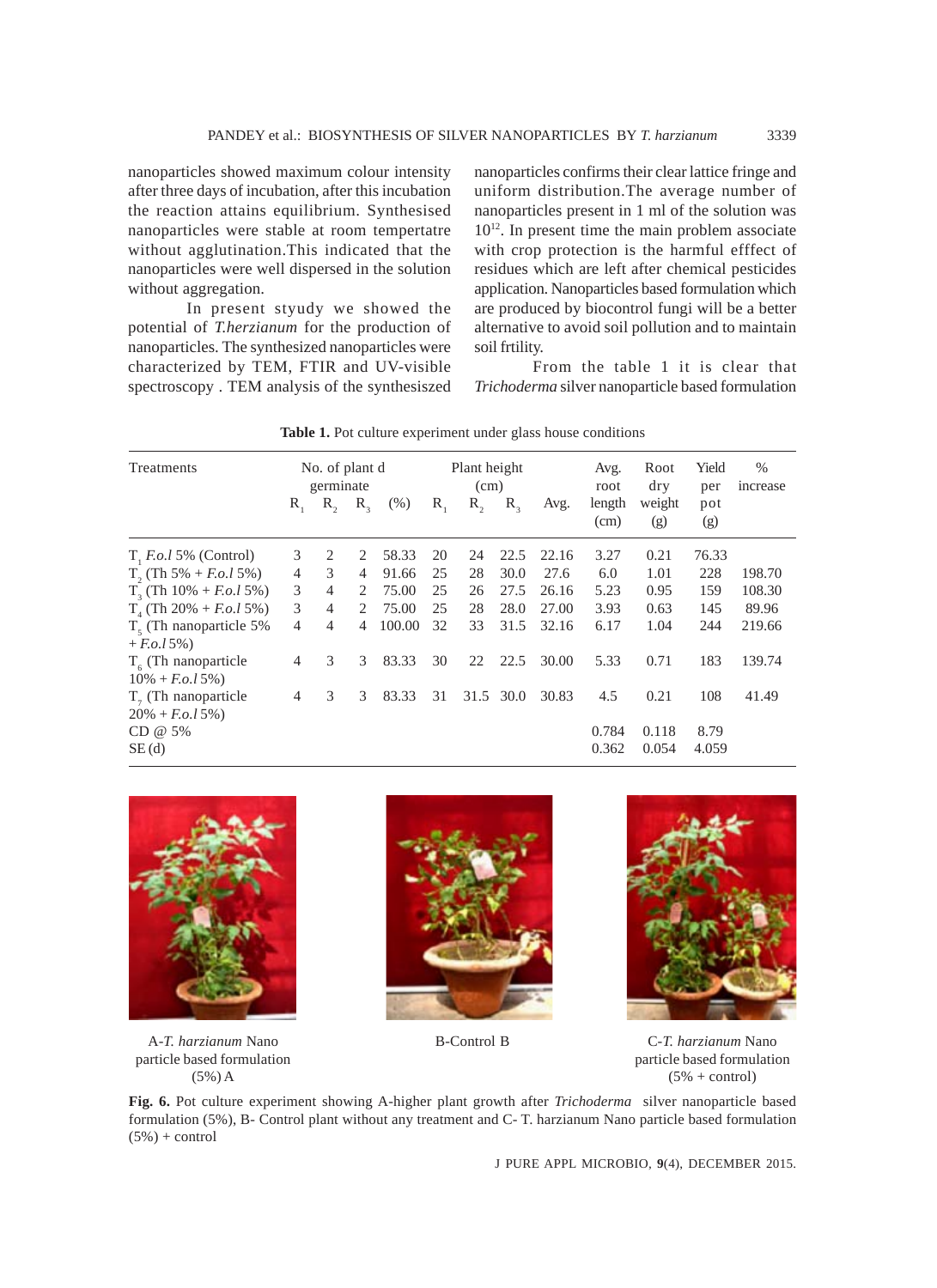treated plants showed promotory effect on the all tested paparmeters of tomato plants as compared to control and *Trichoderm* formulation. Prasad T.N.V.K.V *et al* in 2012 conducted an experiment and found that nanoscale zinc oxide treated peanut plants showed higher germination, growth and yield ovber the control plants..Shelar B. G and Chavan A.M.., 2014 found that nanoparticle solution of *T.herzianum* pose a posistive effect on the germination of soyabean and sunflower seeds.

In order to understand the possible benefits of nanoparticles in agriculture sector, it is important to understand the penetration and transport route of nanoparticles in plants.Size of the nanoparticle plays an important role in reactivity, stability and behaviour of nanoparticles. Detailed analysis should be done to understand the the mechanism of action of nanoparticles.

#### **ACKNOWLEDGEMENT**

The authors are grateful for the financial support granted by the Indian Council of Agriculture Research (ICAR) Govt. of India under the Niche Area of Excellence on "Exploration and Exploitation of *Trichoderma* as an antagonist against soil borne pathogens" running in the Biocontrol Laboratory, Department of Plant Pathology, C.S.A. University of Agriculture and Technology, Kanpur, India.

## **REFERENCES**

- 1. Anandaraj M., R. Dinesh, Srinivasan V. and Harnza S. Nanotechnology in Agriculture: The Use of Novel Materials and Environmental Issues *The Botanica,* 2011; 59 -61 : 22 -34.
- 2. Banu A and Rathod V. Synthesis and characterization of silver nanoparticles by *Rhizopus stolonifer*, *International Journal of Biomedical and Advanced Research,* 2011; **2**: 5.
- 3. Bhanisa KC. & DÈsouza S F. Extracellular biodynthesis of silver nanoparticles using the fungus *Aspergillus fumigates*. Colloids and surface B, *Biointerfae,* 2006; **47**: 160.
- 4. Deendayal M . Mark E.Br, .Debabrata M, Gobinda S, Priyabrata M, The use of microorganisms for the formation of metal nanoparticles and their application. *Applied Microbiology and Biotechnology,* 2006; **69**: 485- 492.
- 5. Gitanjali B. Shelar1 and Ashok M. Chavan, Myco-synthesis of silver nanoparticles from *Trichoderma harzianum* and its impact on germination status of oil seed. *Biolife,* 2014; **3**(1): 109-113.
- 6. Mahendra **R**, Alka Y, Aniket G, Silver nanoparticles: as a new generation of antimicrobials. *Biotechnology Advance,* 2009; **27**: 76- 83.
- 7. Maliszewska J, Szewczyk K and Haszak K. Biological synthesis of silver nanoparticles. Journal of Physics: *Conference Series,* 2008; 146.012025.
- 8. Mukherjee P, Ahmad A,Mandal D, Senapati S, Sainkar sr, Khan MI, Rehmani R, Parischa R, Ajayakumar PV, AlamM,Sastry M & Kumar R.  $2001$ Bioredution of AuCl<sub>4</sub>-ions by the fungus verticillum sp and surface trapping of the gold nanoparticles formed, Angewante *Chemie International Edition*, **40**(19):3585.
- 9. Mukherjee P, Roy M, Mandal B, Dey G, Mukherjee P, Ghatak J, TyagiA, Kale S. Green synthesis of highly stabilized nanocrystalline silver particles by a non-pathogenic and agriculturally important fungus *T. apserelllum*. IOP *publishing Nanotechnology journal,* 2008; **19**: 075103(7pp).
- 10. Mukherjee P, Roy M,Mandal B.P,Dey G.K, Mukherjee P.K, Ghatak J, Tyagi A.K & Kale S.P, Green synthesis of highly stabilized nanocrystaline silver particles by a nonpathogenic and agriculturally imoprtant fungus Asperellum, *Nanotechnology,* 2008; **19** : 103.
- 11. Prameela T D, Kulanthaivel S, Deeba K, Jyoti L. B, Prabhakaran N and Srinivasa N. Biosynthesis of silver nanoparticles from *Trichoderma* species. *Indian J. Exp. Biol*., 2013; **51**: 543–547.
- 12. PrasadT. N. V. K. V.,SudhakarP,Sreenivasulu Y, Latha P, Munaswamy V., Raja Reddy K,Sreeprasad T. S.,Sajanlal P. R. & Pradeep T. Effect of nanoscale zinc oxide particles on the germination, growth and yield of peanut. *Journal of Plant Nutrition.* 2012; **35**: 905–927.
- 13. Rai M, A Yadav and A Gade. Silver nanoparticles as a new generation of antimicrobials. *Biotechllol Adv,* 2009; **27** : 76 -83.
- 14. Raveendran P1, Fu J, Wallen SL. Completely "green" synthesis and stabilization of metal nanoparticles *J Am Chem Soc*. 2003; **19**;125(46):13940-1
- 15. Salwan R M, Van DykeM I, Lee H & Trevor J.T. Germanium and silver resistance, accumulation and toxicity in microorganisms,